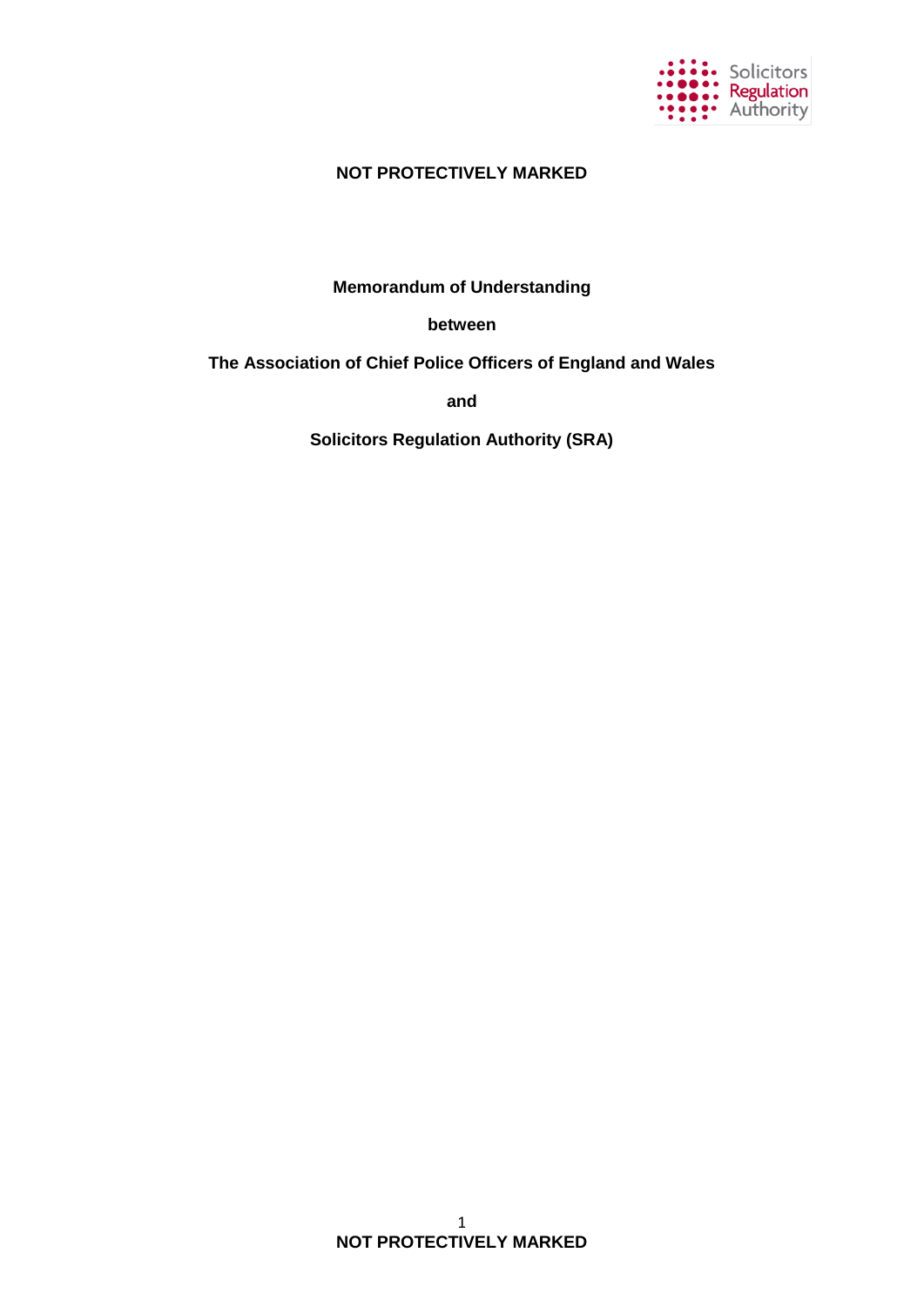

### **Introduction**

- 1. The Association of Chief Police Officers of England and Wales (ACPO) and the Solicitors Regulation Authority (SRA) ("the parties") are committed to working together to achieve the appropriate public interest outcomes in the investigation and prosecution of criminal offences and the regulation of legal services. In support of that aim, this memorandum of understanding ("Memorandum") sets out the framework for effective liaison and communications between ACPO and the SRA.
- 2. The aims of this Memorandum include:
	- a. To assist both parties in their investigation or supervision work in the public interest so far as such assistance is lawful;
	- b. To provide a framework for the lawful flow of information between the SRA and ACPO.
- 3. ACPO and the SRA recognise and respect their differing statutory duties, operational priorities and constraints, and confidentiality requirements. However, in the public interest they commit themselves to professional co-operation in preventing or taking action in relation to dishonesty, default and/or criminal acts involving law firms or solicitors including those involved.

### **Legal status and effect**

- 4. Nothing in this Memorandum of Understanding shall, or is intended to:
	- a. create any legal or procedural right or obligation which is enforceable by either of the parties against the other; or
	- b. create any legal or procedural right or obligation which is enforceable by any third party against either of the parties, or against any other third party; or
	- c. prevent either of the parties from complying with any law which applies to them; or
	- d. fetter or restrict in any way whatsoever the exercise of any discretion which the law requires or allows the parties to exercise; or
	- e. create any legitimate expectation on the part of any person that either of the parties to this Memorandum of Understanding will do any act (either at all, or in any particular way, or at any particular time), or will refrain from doing any act.

Nevertheless, the parties are genuinely committed to pursuing the aims and purposes of this Memorandum in good faith, and intend to act in accordance with its terms on a voluntary basis.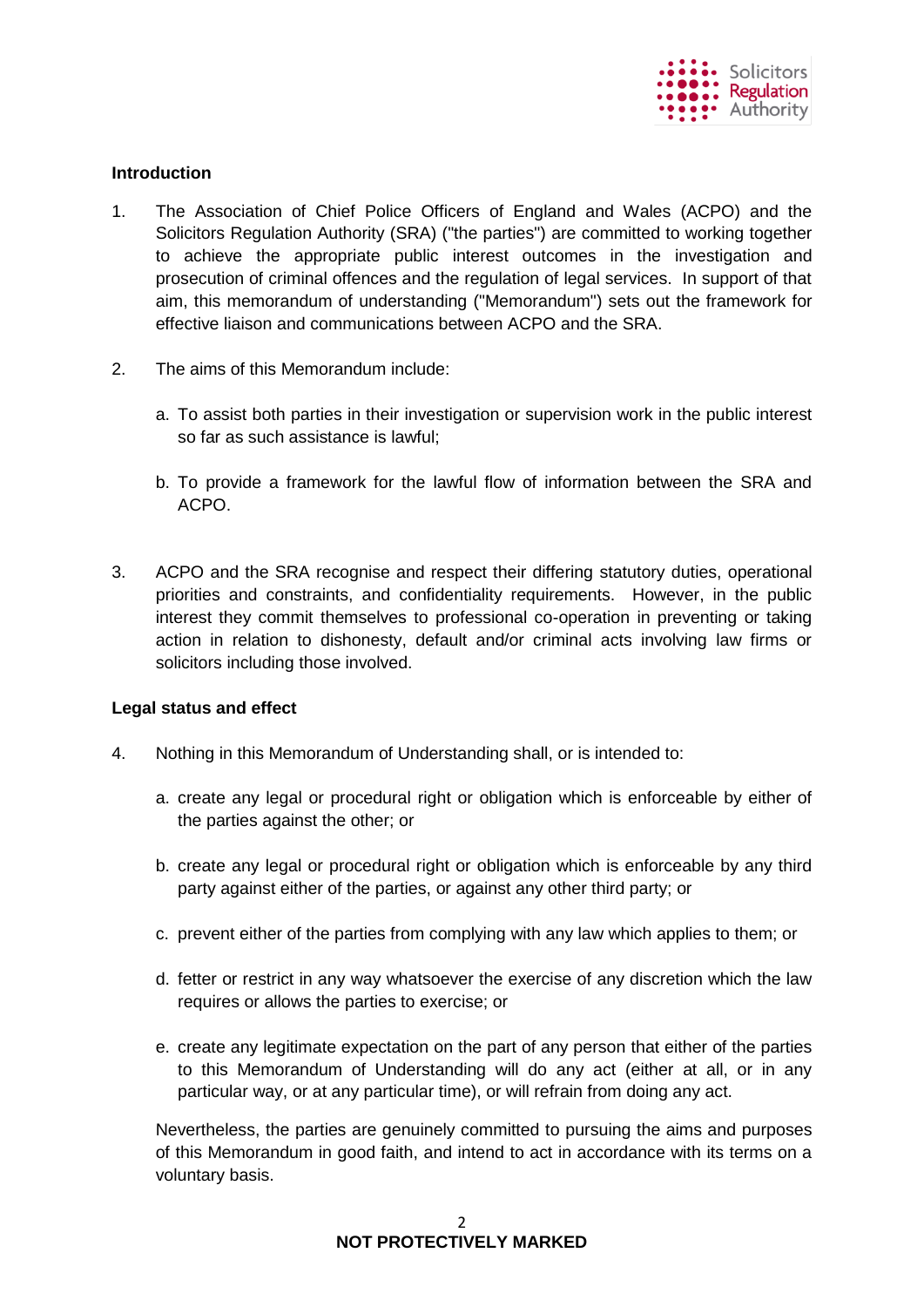

### **Roles and responsibilities**

- 5. The Association of Chief Police Officers (ACPO) is an independent, professionally led strategic body. In the public interest and, in equal and active partnership with Government and the Association of Police Authorities, ACPO leads and coordinates the direction and development of the police service in England, Wales and Northern Ireland. In times of national need, ACPO, on behalf of all chief officers, coordinates the strategic policing response.
- 6. The SRA is the independent regulatory body established by the Law Society for the regulation of legal services by law firms and solicitors in England and Wales. The SRA's powers arise from various statutes and regulations including the Solicitors Act 1974, the Administration of Justice Act 1985, the Courts and Legal Services Act 1990, the Legal Services Act 2007 and the SRA's Handbook: http://www.sra.org.uk/solicitors/handbook/welcome.page
- 7. The SRA has statutory and rule-based powers to require the production of documents or information, such as section 44B of the Solicitors Act 1974 and section 93 of the Legal Services Act 2007.
- 8. The SRA may inspect material that is subject to a law firm's client's legal professional privilege (LPP) or confidentiality but may only use such material for its regulatory purposes. The SRA also protects the LPP and confidentiality of clients. LPP material will not be disclosed by the SRA to any other person other than where necessary for its regulatory purposes. Material that is not subject to LPP may be disclosable in the public interest, in the absolute discretion of the SRA, including material comprising communications in furtherance of crime or fraud.

### **Information sharing**

- 9. Where it is lawful and in the public interest to do so, the parties agree to disclose information to the other:
	- a. to enable the assessment of risk o the public such as to:
	- i. minimise the risk of financial default;
	- ii. minimise the risk of fraud or other criminality; and
	- iii. identify the risk of financial failure.
	- b. so that alleged criminality, misconduct, breach of the SRA principles, or other failures are properly investigated and decided upon;
	- c. to enable the proper processing of claims or applications for redress or compensation of any description; and
	- d. for the purposes of regulatory, disciplinary or other legal proceedings, whether in public or not;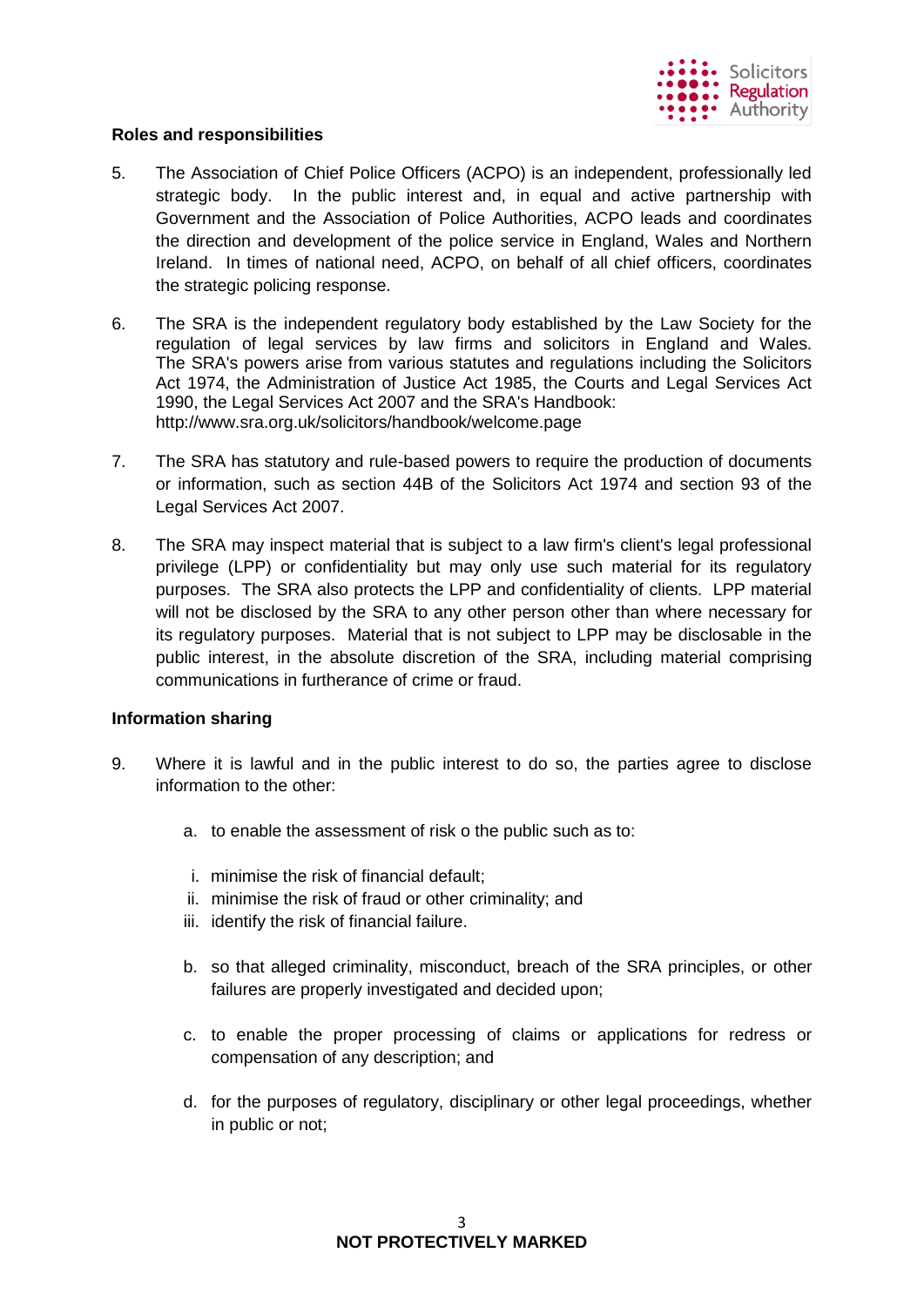

provided that the recipient is reasonably considered able to take regulatory or other proper action upon the information.

- 10. The recipient of information received from the other party will:
	- a. comply at all times with the Data Protection Act 1998 and any related or analogous legislation:
	- b. keep the information secure;
	- c. use the information only for proper purposes, such as regulatory, disciplinary, contractual or other legal investigations or proceedings; and
	- d. liaise or co-operate where appropriate to avoid action that prejudices or may prejudice an investigation by another party or person.
- 11. Proper purposes may also include further lawful disclosure of the information such as to persons under investigation, witnesses, legal advisers, other regulators, professional bodies, prosecuting bodies, and law enforcement agencies including HM Revenue and Customs and the Serious Organised Crime Agency (or any body that in future carries out the functions of such bodies).
- 12. The parties agree to ensure that disclosures to the other party are lawful.
- 13. The disclosing party also agrees to notify the recipient of:
	- a. any restrictions on the use to which the information can be put, and
	- b. any restrictions which apply to the onward disclosure of the information, and

In the absence of such notification, the receiving party may assume that there are no such restrictions (in addition to any restrictions that apply as a matter of law).

### **Practical exchange of information**

- 14. The SRA has a Fraud and Confidential Intelligence Bureau (FCIB), whose role includes the lawful facilitation of intelligence and information sharing with other bodies.
- 15. ACPO may seek a Production Order from the court to examine a client file held by the SRA under the provisions of the Police and Criminal Evidence Act 1984 or other statutory authority. Such an Order does not override material or information protected by legal professional privilege.
- 16. The SRA may seek information from ACPO pursuant to section 44BB of the Solicitors Act 1974 or any analogous or replacement power.
- 17. All information exchanged between the parties should be passed via the nominated Single Point of Contact (SPOC). The nominated SPOC for ACPO is XXXX of the XXXX. The nominated SPOC for the SRA is XXXX of the FCIB.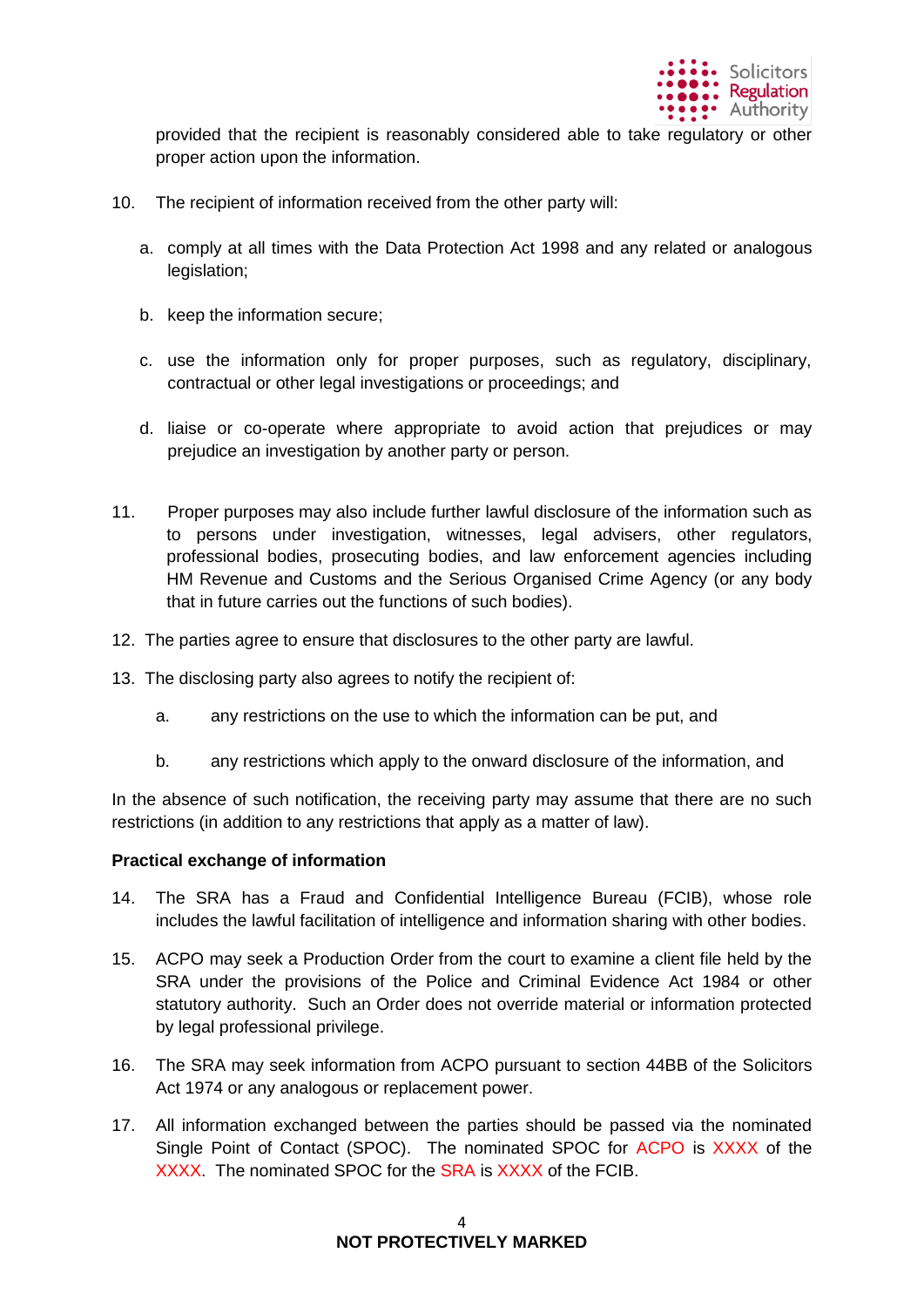

### **Additional assistance**

- 18. Either of the parties may request additional co-operation in the following areas, and such requests shall be given due consideration;
	- a. sharing subject-matter expertise;
	- b. supplying witness statements, expert advice or oral evidence for use or potential use in court or tribunal proceedings

### **Security and assurance**

- 19. The parties agree to
	- a. only use the data for the purposes for which they have received it;
	- b. store data securely;
	- c. ensure that only people who have a genuine business need to see that data will have access to it;
	- d. report data losses or wrongful disclosure to the SPOCs.
	- e. only hold it while there is a business need to keep it;
	- f. destroy it in line with applicable guidelines;
	- g. provide assurance that they have complied with these principles, upon request.

### **Data Protection Act 1998 (DPA) and Human Rights Act 1998 (HRA)**

20. Both parties undertake to comply with the requirements of the DPA and the HRA in the operation of this agreement.

### **Freedom of Information (FoI) Act 2000**

21. If a FoI request is received in relation to the other party's information then the receiving party will inform the other party and invite representations on the potential impact of disclosure.

### **Costs/charges**

22. No charges will be made.

### **Resolving issues**

23. Issues and problems that arise between the two will be resolved through discussion by the SPOCs, with escalation to more senior managers where necessary.